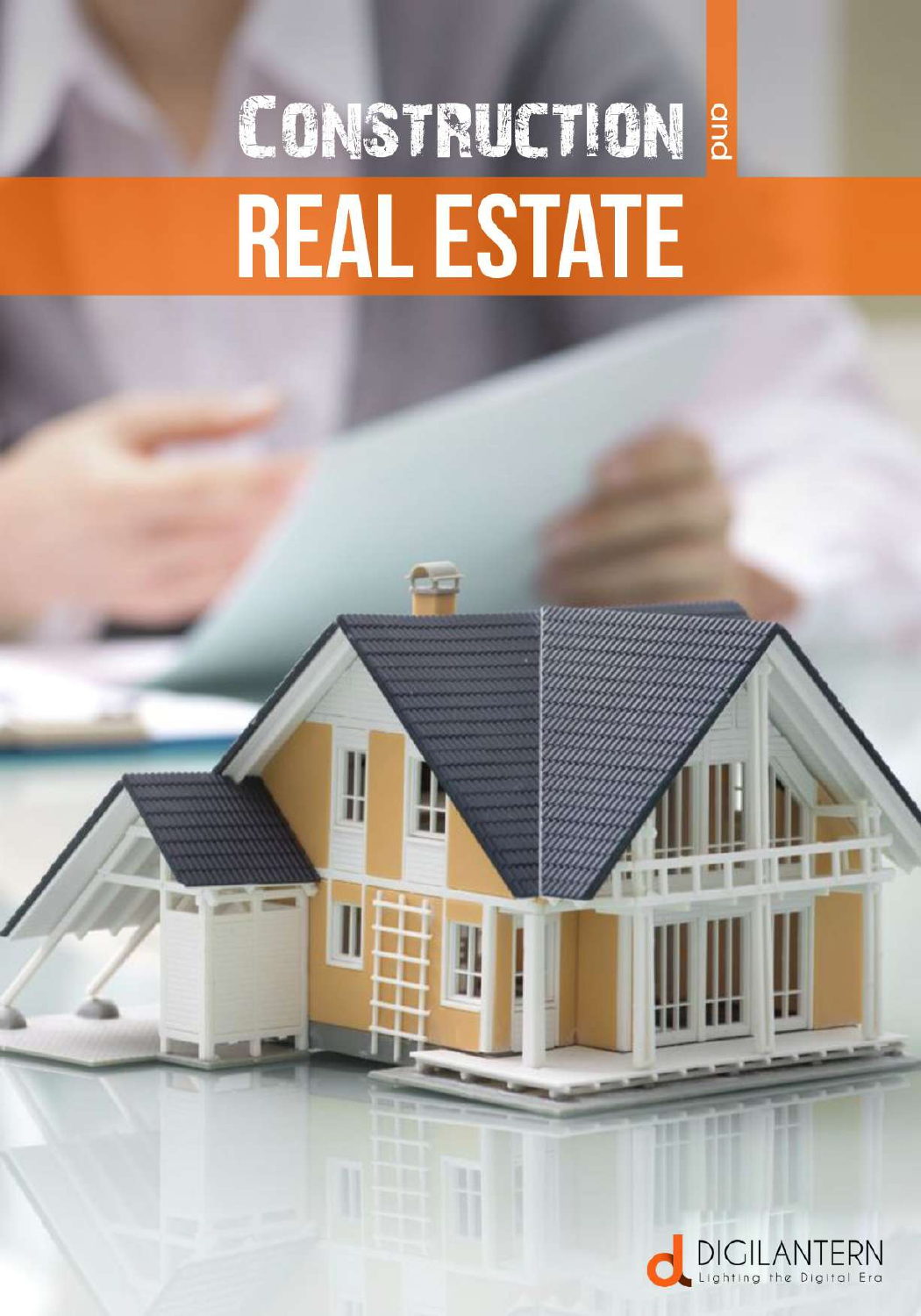### Digitization in the Construction and Real Estate Industry

We are living on the edge of a revolutionary digital transformation. Cloud computing, big data, social media, wireless networks, sensors are converging to renovate the world as we know it. Digitalization helps a great deal to collect, analyze, and trade substantial amounts of information on all sorts of actions. This helps companies to redesign their products and provides opportunities to design entirely new services, enhance the efficiency of support processes, manoeuvres supply chains. The use of technology empowers an organization to be the best in its industry.

The Real Estate sector is known for not being very savvy in implementing information technologies. The fact is that construction and real estate sector is mainly labour-intensive. The exceedingly disorganized structure of this industry and the comparative exclusivity of each product can be blamed for negligible use of technology.

The two main features of a real estate company are: huge amount of investment and intricate processes. So, here is how digitisation can benefit real estate industry:

- Simplifying the complex business processes
- Optimize the utilization of investment/resources to reduce the costs and increase ROI.

## WHY DIGILANTERN?

DigiLantern provides a specially designed business solution model which can help Real Estate companies to effectively deal with the struggles they face like productivity, efficiency and different costs. The main highlights of this model are:

- Advanced methods for pre‐manufacturing processes such as *Robo�cs* and *3D prin�ng.*
- Implementation of *Internet of Things (IoT)* as a tool to build and administer voguish homes and ci�es
- **Most of the problems related to construction can be solved with the help of** *Building Information Modelling (BIM).*
- Customized application of *Enterprise Resource Planning, Search Content Marketing, CRM* systems to drive marketing communication, *Big Data*, and *Cloud Computing* as & when required.
- *IDX Supports*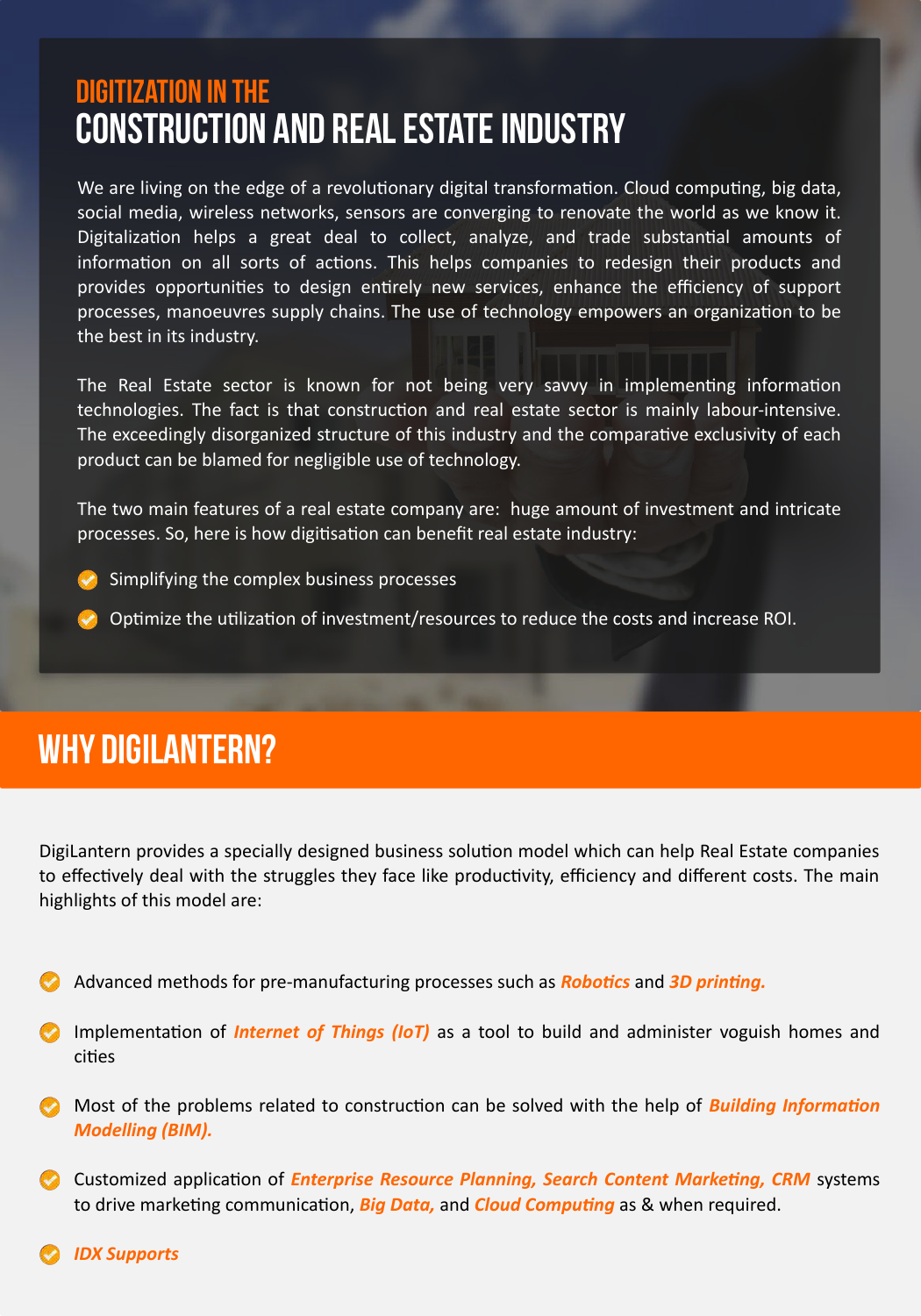## Our Digital Solutions for Real Estate Industry

#### *Web Hosting & Web Solutions*

Are you looking to boost your online presence in your vicinity? We at DigiLantern make personalized and customized designs to meet your individual web plan needs and fit inside of your budgets. Some key features are as follows:

Unique, professional and user friendly Themes and Formats from the most talented web designers in the business

**Domain Name Registration & Web Hosting** 

Info Graphics to create a corporate identity

- Website design services ranging from UI and UX designing and redesigning projects
- Business Blog plans and Social Media Strategy
- Content Management System (CMS) that helps you to easily manage your website

#### *IDX Supports*

- **DigiLantern utilises IDX Search & Lead Capture Plugin for Websites**
- MLS Reciprocity & Listings add MLS & reciprocity listings from any area and start generating leads and a revenue stream.

Is it feasible?

#### **Building Information Modelling -**

BIM is 3D virtual modelling of buildings which collectively employs one rational system of computer models rather than as individual series of drawings.

#### *Digital Media Services*

Social Media is the next level in marketing and DigiLantern combines it with traditional SEO, to help you achieve your targets such as increase in targeted traffic, broadened client base, improved brand awareness and makeovers, proliferate suitable inbound back-links, lucrative online marketing and to ultimately boost the impact of other marketing strategies. DigiLantern holds an assortment of outstanding competence to digital marketing, comprising of SEO Services, Social Media Services such as LinkedIn, Twitter and Facebook, Marketing services for Real Estate, PPC and Display Ad, E-mail Marketing Services, PR and Reputation Managements, Content Marketing such as Blogs & Articles, Lead Generation System.

#### *Lead Intelligence*

DigiLantern gives you freedom to Target Any City or Region. Your property listing will be visible on Google, Facebook, Twitter, Instagram, Pinterest and many other platforms to widen the reach while keeping in mind your target clientele, which ensures faster sales. Because of the extraordinarily enhanced endorsement, leads generation will amplify drastically. We provide you detailed reports after the completion of property boost so that you can estimate your ROI.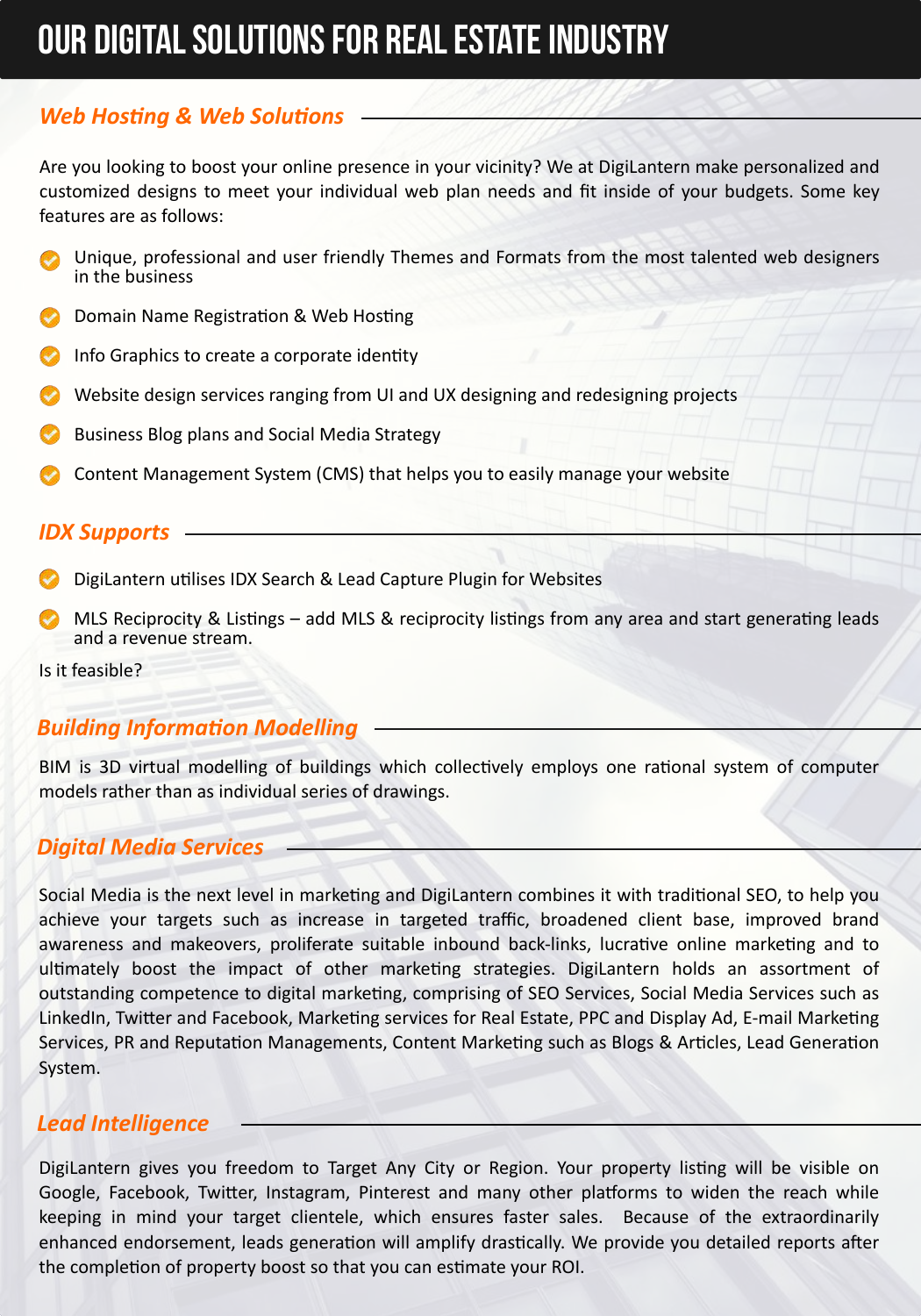#### *Mobile App/Mobility Solutions*

Our skilled consulting with Mobility Solutions can assist you manage your company's information on mobile devices and secure it. We enable you to stay connected to your employees, prospects and customers anytime, anywhere. DigiLantern helps you prepare a Mobile Strategy, Application Development/Porting, Offshore Android App Development, Blackberry Mobile Application Development, Offshore iPhone App Development, Windows Phone App Development, Mobile Security, Mobile Business Intelligence, Mobile Testing and Support Services and Industry-specific Mobile Solutions.

#### *Bespoke Experience*

The technological advancements allow us to provide a made to order experience to each customer and its potential outcome is truly huge. We enable you to hotshot your business with these special features:

- Teaser videos
- 360 virtual tours
- Graphical & Animated Presentations
- Sharing HD photos and Cinema�c videos online
- Video tes�monials

#### *Brand Makeover*

DigiLantern is your long term business accomplice who guarantees you a Unique & Instant Online Exposure. From in-depth analysis, to design and implementation, we build a brand makeover strategy for your organization. We bring alignment that attracts and delivers on its promises through strong Web Presence, Mobile Presence, Online Reputation Management, Search Engine Optimization, Social Media Optimization, Social Listening and management, Bulk Email and SMS to create brand awareness.

#### *Tes�ng & Analy�cs Services*

As a software testing Company, DigiLantern understands the importance of this facet in any software development life cycle. We have the best and certified testers with vast experience in testing complex projects over the past years and will not just create a difference but help you create a complete bug free solution.

The base of our analytics service is the potential to abstract models of the real-time issues that are instinctive to use, still adequately realistic to support dynamic decision-making. These models are employed to give insights, and to evaluate the risks and benefits related with solutions to complex obstacles.

The world is digitizing and at a very fast pace. Technology is now inexorable in each segment of business to direct overall business growth, profitability, and gain a competitive edge. The focus of our digital solutions is always on being customized as per the needs of the industry. Hence, the service-provider who empowers its clients to choose a home or office space exclusive of the exasperation of roaming to several sites will indeed be sought after.